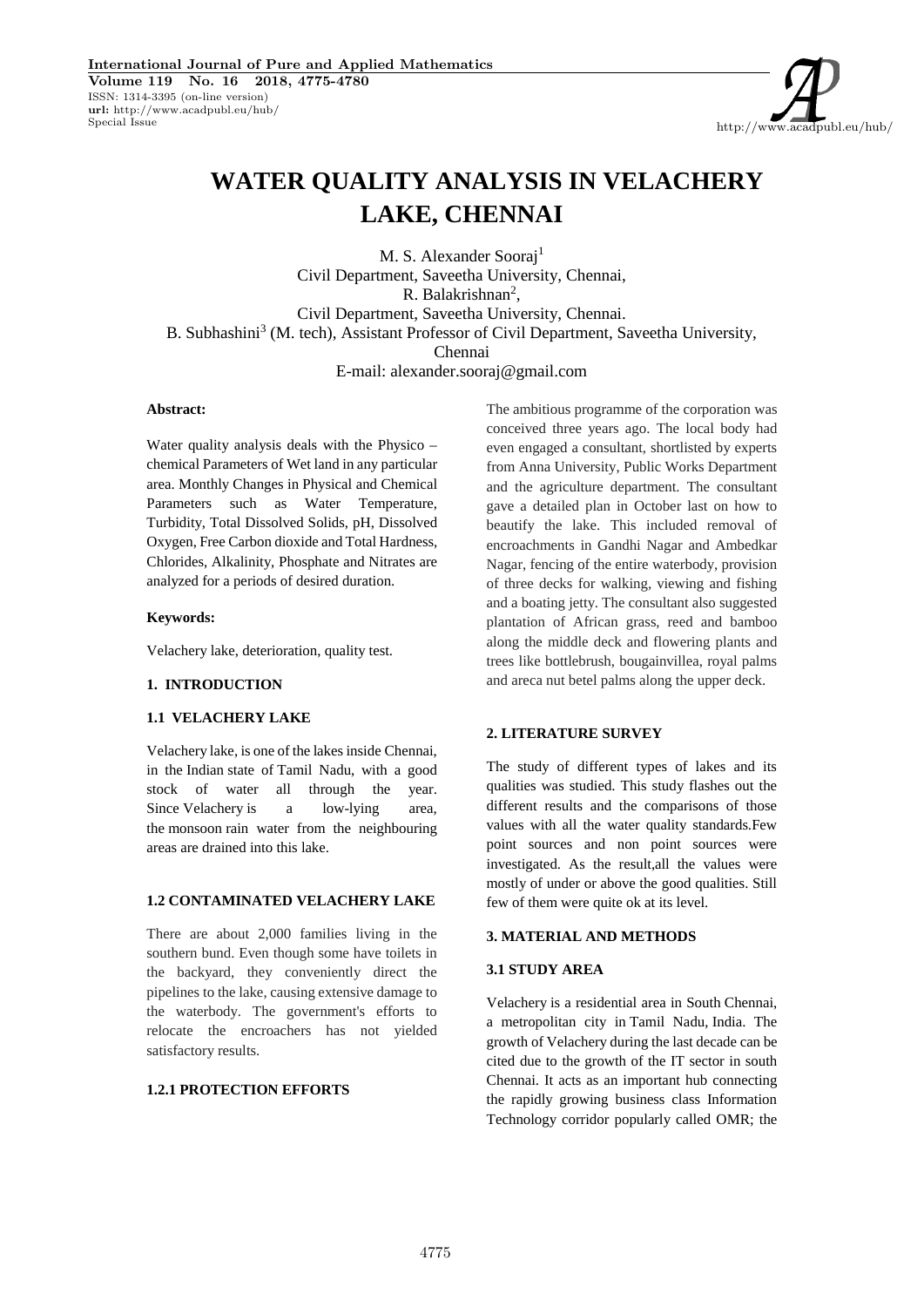more mature and well connected GST road and the Central Business Districts of the city, which has more relevance to the history of Chennai. Velachery as a whole draws a perfect balance between Old and New Chennai and is a phenomenon in terms of growth and development.

## **3.2 LOCATION OF SEDIMENTS SAMPLES**

The samples were collected during the month of December 2017 at the surface of the Velachery lake. Nearly 6 samples were collected at the different points and the intervals,then taken to the laboratory.

## **3.3 METHODOLOGY**

The samples are collected in the well washed bottles. Then they are transported to the laboratory and kept in the normal temperature. Proceeding further, different types of water quality tests are done.

## **3.3.1 pH,Electrical conductivity**

pH indicates the hydrogen ion concentration in water and it ranges from 0-14 where as 7 is neutral,less than 7 is acidic and more than 7 is basic. Then there comes the electrical conductivity which is the measurement of the water's ability to conduct the electricity.

#### **3.3.2 Total hardness**

Hardness of water is an aesthetic quality of water and is caused by carbonates, bicarbonates, sulphates and chlorides of calcium and magnesium. It prevents the lather formation with soap and increases the boiling point of water. The maximum permissible limit of total hardness for drinking purpose is 300 mg/L. Hardness more than 300 mg/L may cause heart and kidney problems. The total hardness in surface water samples collected from the study area ranged from 100-850 mg/L. In the present study the hardness were above the permitted limit

## **3.3.4 Chloride**

The chloride ions occur in natural water in fairly low concentration, usually <100mg/l unless the water is brackish or saline. The distribution of chloride ion concentration individually reflects the water interaction with rocks, permeability variations of aquifer and inters transmissivity of Based on ISI standard, chloride concentration is classified <100ppm as good zone suitable for drinking. Moderate surface water suitable zone is categorized under the class of 100-250ppm. Above 250ppm zones were classified as poor surface water suitable zones.

## **3.3.5 Alkalinity**

Alkalinity is a measure of ability of water to neutralize the acids determination of alkalinity OH-, CO3 2- and HCO3 - can be estimated separately by titration against standard acid using and methyl orange as indicators.Capacity of water to resist the pH that would make the water more acidic.

## **3.3.6 phosphorous**

Phosphorus occurs in natural waters and in waste waters almost solely as phosphate. These are classified as ortho phosphate, condensed phosphate (pyro-meta), and other (poly phosphates), and organically bound phosphates. They occur in solutions in particles or detrictus, or in the bodies of aquatic organisms.

## **3.3.7 Sodium**

Sodium (Na) (from Latin natrium) and atomic number 11. Sodium is a common element, the sixth most abundant, and present to some extent in most natural waters. Concentrations vary from negligible in freshwater to considerable in seawater and brackish water. The permeability of agricultural soil is harmed by a high ratio of sodium ions to total cations. Sodium concentrations higher than a few milligrams per liter are undesirable in feed water for high pressure boilers. When compounded with certain anions (e.g. chloride), sodium imparts a salty taste to drinking water and, if the concentration is sufficiently high, consumers may not be willing to drink it. Sodium concentrations can be determined by flame photometry.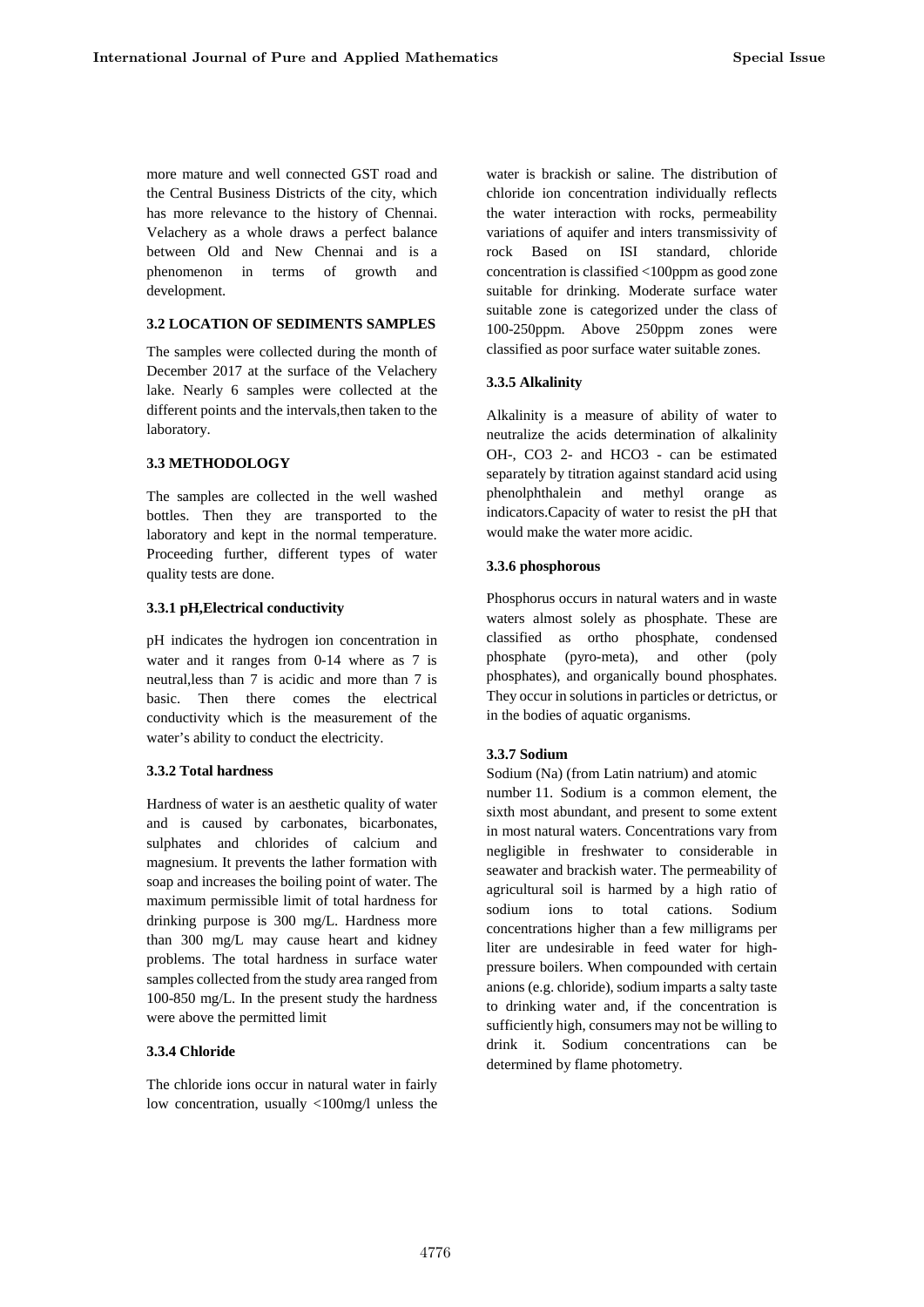| S.NO           | <b>LOCATION</b> | pH   | EC    | <b>TH</b> | Ca  | C <sub>1</sub> | <b>ALK</b> | P    | Na   | SiO <sub>2</sub> |
|----------------|-----------------|------|-------|-----------|-----|----------------|------------|------|------|------------------|
| 1              | $P-1$           | 8.1  | 945.2 | 5.1       | 510 | 142            | 5.2        | 3.5  | 1.64 | 3.94             |
| 2              | $P-2$           | 8.17 | 940.5 | 28.5      | 690 | 139.16         | 8.4        | 6.8  | 1.43 | 1.61             |
| 3              | $P-3$           | 6.45 | 916.5 | 33.8      | 530 | 136.32         | 8.4        | 10   | 1.08 | $-1.61$          |
| $\overline{4}$ | $P-4$           | 8.05 | 922.4 | 10.6      | 550 | 144.84         | 12.2       | 12.6 | 0.81 | $-0.17$          |
| 5              | $P-5$           | 8.13 | 921.9 | 16.4      | 580 | 136.32         | 10.6       | 16   | 0.61 | 31.67            |
| 6              | $P-6$           | 8.07 | 911.2 | 22.1      | 570 | 150.52         | 7.6        | 18.7 | 1.09 | $-0.17$          |

# **4. RESULT & DISCUSSION**

# **Table 1:Velachery Lake values**

| <b>TEST</b>                     | pH values                        | EC<br>values                               | Ppm of TH                             | Ppm<br>of<br>Ca                       | Chloride<br>values                       | Alkalinit<br>y values                    | Phosphoro<br>us values                |
|---------------------------------|----------------------------------|--------------------------------------------|---------------------------------------|---------------------------------------|------------------------------------------|------------------------------------------|---------------------------------------|
| Std values                      | $6.5 - 8.5$                      | $100 -$<br>2000<br>micro<br><b>Siemens</b> | 300-600                               | 75-200                                | 98-<br>106mmol<br>/lit                   | 200-600<br>mg/lit                        | Less<br>than 0.1pp<br>m               |
| Avg of pa sample                | 8.5                              | 968.6                                      | 1438                                  | 558.9                                 | 134.67                                   | 7.25                                     | 8.7                                   |
| of<br>Comparison<br>both values | Std<br>$values=$<br>sample value | Std<br>values<br>$\leq$ sample<br>values   | Std values<br>$\leq$ sample<br>values | Stdvalue<br>s<br>$=$ sample<br>values | Std<br>values<br>$\leq$ sample<br>values | <b>Stdvalues</b><br>$>$ sample<br>values | Std values<br>$\leq$ sample<br>values |

# **Table 2: Comparison of the standard values and the sample values**

## **5. CONCLUSION**

This paper shows the results of quality of water with different metrices. At the end all the parameters are not upto the level of WHO standards.

# **6. REFERENCES**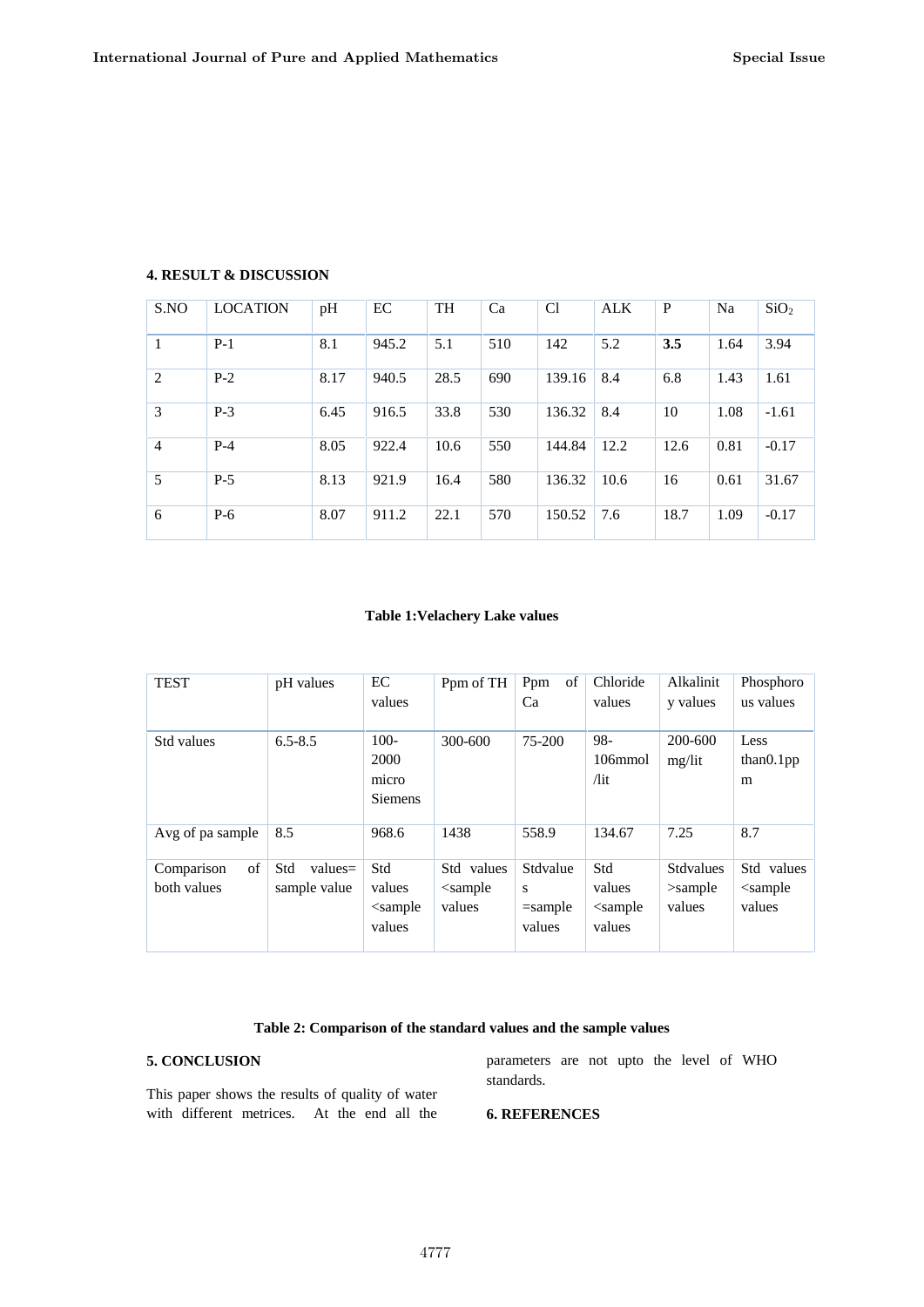[1] Dr. C. Nagamani, Dr. C. Saraswathi Devi, A. Shalini. Physico-chemical analysis of water samples.

[2] R K Sharma, M Yadav, R Gupta, "Water Quality and Sustainability in India: Challenges and Opportunities" The Science Behind Sustaining the World's Most Crucial Resource (2017): 183–205.

[3] L.Serranoa, M. Reina , "A new tool for the assessment of severe anthropogenic eutrophication in small shallow water bodies" Ecological Indicators, Vol 76,(2017): 324-334.

[4] AbidaDost Mohammad, Maqsood Ahmad Khan, Aamir Mahmood,"Analysis of Physicochemical Drinking Water Quality Parameters of Ziarat Valley", jounal of applied engineering sciences published by buitems, vol 6, No 2 (2016): 69-73,ISSN: 2415-2633.

[5] Juniet M. Jose, John Milton, M. C. And Ganesh, J, "Current status of Pallikaranai wetland: A review", International journal of development research, (2016): 9002-9007,ISSN: 2230-9926.

[6] Smita Rout, Asit Kumar Behera, AlivaPatnaik, "Water Quality Analysis of River Mahanadi in Sambalpur City", International Journal of Scientific and Research Publications, Vol 6, Issue 2,(2016):266-270, ISSN 2250-3153.

[7] N. Rahmanian, SitiHajarBt Ali, M. Homayoonfard, N. J. Ali, M. Rehan, Y. Sadef and A. S. Nizami, "Analysis of Physiochemical Parameters to Evaluate the drinking water quality in the State of Perak, Malaysia", Journal of Chemistry Volume 2015, Article ID 716125.

[8] Pravakar Mishra, Uma Sankar Panda, Umakanta Pradhan, C.Saravana Kumar, SubratNaik, Mehmuna Begum, J. Ishwarya, "Coastal water quality monitoring and modelling off Chennai city",Procedia Engineering Vol 116 (2015): 955-962

[9] Dr. C. Nagamani, Dr. C. Saraswathi Devi, A. Shalini, " Physico-chemical analysis of water samples.", International Journal of Scientific & Engineering Research, Vol 6, Issue 1, (2015): 2149-2155,ISSN 2229-5518.

[10] Md. Khalid Hasan, Md. Razoanul Islam Khan, Mst. KarimonNesha, MasumaAkter Happy, "Analysis of Water Quality Using Chemical Parameters and Metal Status of Balu River at Dhaka, Bangladesh" open journal of water pollution and treatment, ISSN(Print): 2374- 6343, ISSN(Online): 2374-6351, Vol 1, (2014), Number 2.

[11] M SrideviKarpagavalli, P. Malini, A. Ramachandran, "Analysis of heavy metals in wetland pallikaranai, TamilnaduIndia",journal of environmental biology, (2012).

[12] S. P. Bhalme1, Dr. P. B. Nagarnaik Ms. E. R Raut, "Analysis Of Drinking Water Of Different Places- A Review." International of Engineering Research and Applications (IJERA) ISSN: 2248-9622, Vol. 2, Issue 3, May-Jun (2012): 3155-3158

[13] BasavarajaSimpi, S. M. Hiremath, KNS. Murthy, K. N. Chandrasekarappa, Anil N. Patel, E. T. Puttiah , "Analysis of Water Quality Using Physico-Chemical Parameters Hosahalli Tank in Shimoga District, Karnataka, India" , Global Journal of Science Frontier Research, Vol 11 Issue 3 Version 2011.

[14] Jules M. Blais, Jacob Kalff , "Atmospheric loading of Zn, Cu, Ni, Cr, and Pb to lake sediments: The role of catchment, lake morphometry, and physico-chemical properties of the elements",Biogeochemistry, vol 22, (1993): 1-22.

[15]Kowsalya,A. Uma, S. Meena and K. Saravanabava, "Assessment of microbiological quality of porur double lake erettaieri, Chennai", Asian Journal of Microbiology, Biotechnology & Environmental Sciences Paper, Vol.12, Issue 3, (2010): 667-671.